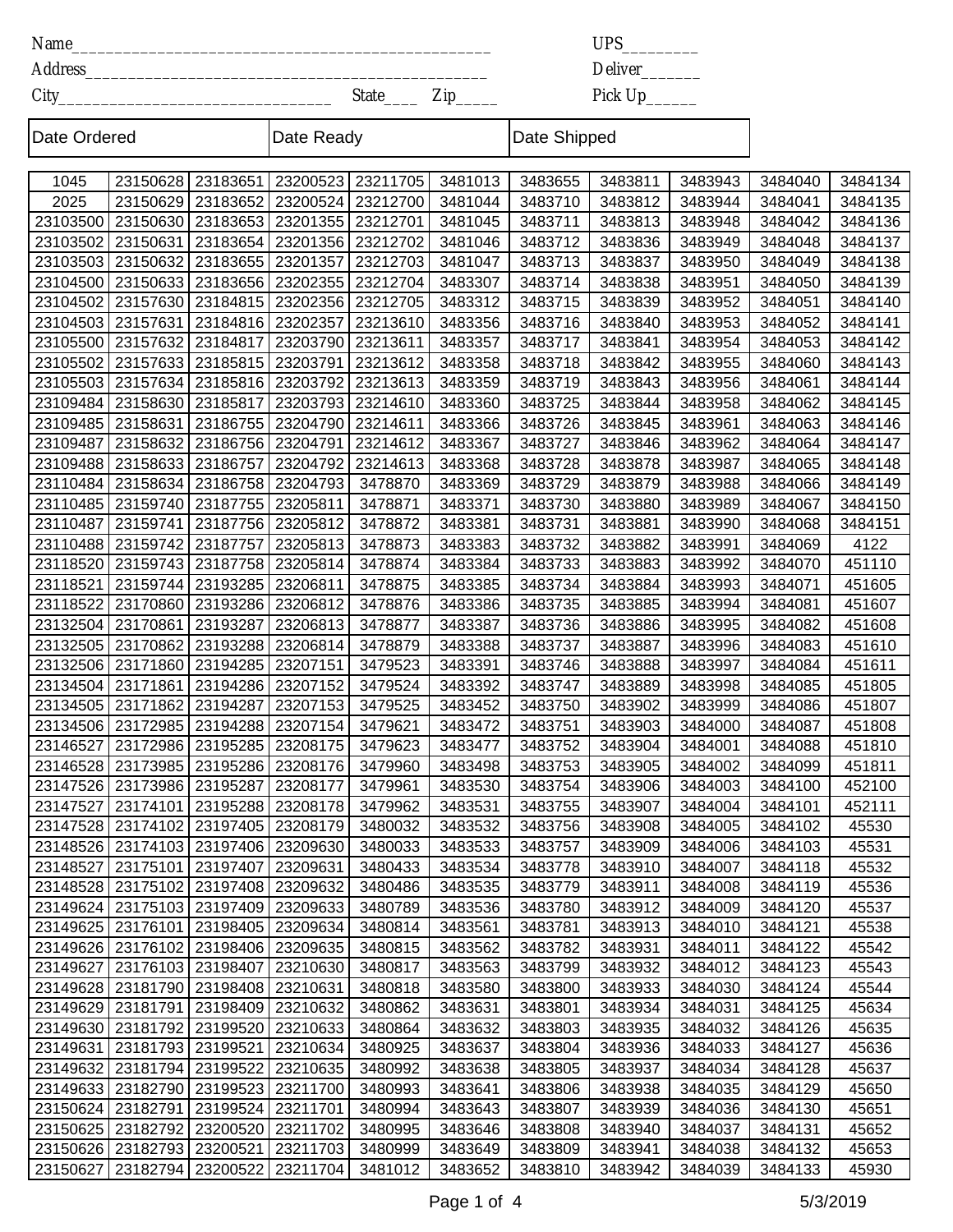| 45931   | 46105    | 4622607 | 464288  | 4684032 | 4691508 | 4694211  | 471017 | 479223 | 491401 | 511415 |
|---------|----------|---------|---------|---------|---------|----------|--------|--------|--------|--------|
| 45933   | 46106    | 4622608 | 464420  | 4684033 | 4691607 | 46943    | 471021 | 479224 | 491404 | 511416 |
| 45943   | 46107    | 4622617 | 464513  | 4684034 | 4691608 | 46944    | 471024 | 479225 | 491414 | 511418 |
| 4601112 | 46108    | 4622618 | 464710  | 4684041 | 46920   | 46950    | 472001 | 479226 | 491415 | 511419 |
| 4601113 | 461110   | 4622707 | 464721  | 4684042 | 4692001 | 46951    | 472002 | 479227 | 493142 | 511420 |
| 4601115 | 461111   | 4622708 | 464722  | 4684043 | 4692002 | 46952    | 472003 | 479228 | 493145 | 511421 |
| 4601116 | 461210   | 4622717 | 464810  | 4684044 | 4692003 | 46953    | 472010 | 479252 | 493242 | 511431 |
| 4601117 | 461211   | 4622718 | 464821  | 468407  | 4692004 | 46954    | 472011 | 479253 | 493244 | 511432 |
| 4601212 | 461214   | 46227   | 464822  | 468408  | 4692005 | 46955    | 472014 | 479401 | 493245 | 511461 |
| 4601213 | 461270   | 4623210 | 464910  | 46841   | 4692006 | 46956    | 472015 | 479404 | 493342 | 511881 |
| 4601214 | 461280   | 462570  | 465111  | 468410  | 4692007 | 46957    | 473501 | 479410 | 493345 | 511882 |
| 4601216 | 46132001 | 462580  | 46517   | 468417  | 4692008 | 46958    | 473530 | 479411 | 496214 | 511883 |
| 4601217 | 46132002 | 462618  | 466010  | 468418  | 4692010 | 46959    | 473531 | 479452 | 496614 | 511884 |
| 460205  | 46132003 | 462620  | 466011  | 46842   | 4692011 | 46960    | 475101 | 479453 | 497101 | 511885 |
| 4602112 | 46132005 | 462621  | 466310  | 468420  | 4692012 | 46961    | 475104 | 479470 | 497104 | 511886 |
| 4602113 | 461411   | 462622  | 467010  | 4685000 | 46921   | 46962    | 475201 | 479471 | 497414 | 511887 |
| 4602114 | 4614540  | 462623  | 467011  | 4685001 | 4692110 | 46970    | 475204 | 479472 | 497415 | 511888 |
| 4602115 | 4614550  | 462624  | 467512  | 4685002 | 4692111 | 4697001  | 475501 | 479473 | 497424 | 511889 |
| 4602116 | 461510   | 462625  | 467513  | 4685003 | 46922   | 4697002  | 475502 | 479474 | 497425 | 511890 |
| 4602117 | 461540   | 462626  | 467514  | 4685100 | 4692210 | 4697003  | 475503 | 479477 | 497434 | 512121 |
| 4603014 | 461541   | 462627  | 467515  | 4685101 | 4692211 | 4697004  | 475504 | 479478 | 497435 | 512122 |
| 4603015 | 46162005 | 462628  | 467516  | 4685102 | 46923   | 4697005  | 475701 | 479479 | 497989 | 512123 |
| 4603016 | 46162007 | 462629  | 467519  | 4685103 | 4692310 | 4697006  | 475704 | 479501 | 497990 | 512221 |
| 4603020 | 46162008 | 462630  | 467520  | 4685200 | 4692311 | 4697007  | 476001 | 479581 | 498004 | 512222 |
| 4603021 | 46162020 | 462631  | 467521  | 4685201 | 46924   | 4697008  | 476201 | 479584 | 498114 | 512223 |
| 460305  | 46162021 | 462632  | 467710  | 4685300 | 46925   | 46971    | 476204 | 479601 | 498115 | 512241 |
| 4603321 | 4616222  | 462707  | 467711  | 4685301 | 46926   | 46972    | 476301 | 479604 | 498116 | 512242 |
| 4603324 | 4616227  | 462708  | 467805  | 4685400 | 46927   | 46973    | 476304 | 479801 | 498214 | 512243 |
| 4603505 | 461705   | 462711  | 467807  | 4685401 | 46928   | 46974    | 476501 | 479804 | 498215 | 512244 |
| 4603507 | 461706   | 462713  | 467808  | 4685402 | 46929   | 46975    | 476504 | 479901 | 498216 | 512341 |
| 4603508 | 461707   | 462714  | 467810  | 4685403 | 46930   | 46976    | 476901 | 479904 | 498314 | 512342 |
| 4603510 | 461708   | 462810  | 467811  | 468555  | 4693001 | 46977    | 476904 | 484001 | 498315 | 512343 |
| 4603512 | 461710   | 462814  | 468201  | 46861   | 4693002 | 46978    | 477701 | 484101 | 498316 | 512344 |
| 4603520 | 461711   | 462910  | 468202  | 46862   | 4693007 | 46979    | 478001 | 485001 | 498414 | 512471 |
| 4603521 | 461712   | 462914  | 46821   | 46871   | 4693008 | 46980    | 478002 | 485004 | 498415 | 512472 |
| 4603530 | 461728   | 46301   | 46822   | 46872   | 4693010 | 46981    | 478003 | 485101 | 498416 | 512571 |
| 460405  | 461805   | 463022  | 46831   | 4691001 | 4693011 | 46982    | 479001 | 485104 | 498514 | 512572 |
| 460605  | 461807   | 463024  | 46832   | 4691002 | 46931   | 46992650 | 479004 | 485301 | 498515 | 512852 |
| 4606105 | 461808   | 463410  | 4684001 | 4691003 | 4693110 | 46992651 | 479014 | 485304 | 498516 | 512853 |
| 4606110 | 461810   | 463488  | 4684002 | 4691004 | 4693111 | 46992652 | 479015 | 486101 | 498701 | 513543 |
| 4606210 | 461811   | 463490  | 4684003 | 4691005 | 4693211 | 46992653 | 479021 | 486501 | 498714 | 514131 |
| 4606305 | 461814   | 464217  | 4684004 | 4691006 | 4693307 | 46992655 | 479022 | 486504 | 498715 | 514132 |
| 4606310 | 461910   | 464218  | 4684005 | 4691007 | 4693308 | 46992657 | 479023 | 487010 | 5018   | 514151 |
| 4606405 | 462010   | 464227  | 4684011 | 4691008 | 4693407 | 46992663 | 479024 | 487011 | 5043   | 514152 |
| 4606410 | 462014   | 464228  | 4684012 | 4691010 | 4693408 | 46992665 | 479025 | 488010 | 5044   | 514153 |
| 4607218 | 462110   | 464237  | 4684013 | 4691011 | 4693507 | 46992667 | 479026 | 488011 | 511303 | 514154 |
| 4607228 | 462210   | 464238  | 4684014 | 4691012 | 4693508 | 471001   | 479027 | 489004 | 511304 | 514155 |
| 4607238 | 462214   | 464247  | 4684015 | 4691110 | 46940   | 471002   | 479028 | 489011 | 511306 | 514231 |
| 4607248 | 462217   | 464248  | 4684021 | 4691111 | 4694001 | 471003   | 479201 | 491061 | 511307 | 514232 |
| 4607258 | 462218   | 464257  | 4684022 | 4691210 | 4694002 | 471004   | 479204 | 491062 | 511315 | 514331 |
| 460805  | 4622201  | 464258  | 4684023 | 4691211 | 4694010 | 471010   | 479210 | 491063 | 511316 | 514332 |
| 46101   | 4622210  | 464267  | 4684024 | 4691310 | 4694011 | 471011   | 479211 | 491161 | 511318 | 514412 |
| 461011  | 4622507  | 464268  | 4684025 | 4691311 | 46941   | 471012   | 479214 | 491162 | 511319 | 514413 |
| 46102   | 4622508  | 464277  | 4684026 | 4691407 | 4694110 | 471013   | 479215 | 491261 | 511320 | 514612 |
| 46103   | 4622517  | 464278  | 4684027 | 4691408 | 4694111 | 471014   | 479221 | 491262 | 511321 | 514613 |
| 46104   | 4622518  | 464287  | 4684031 | 4691507 | 46942   | 471015   | 479222 | 491263 | 511361 | 514912 |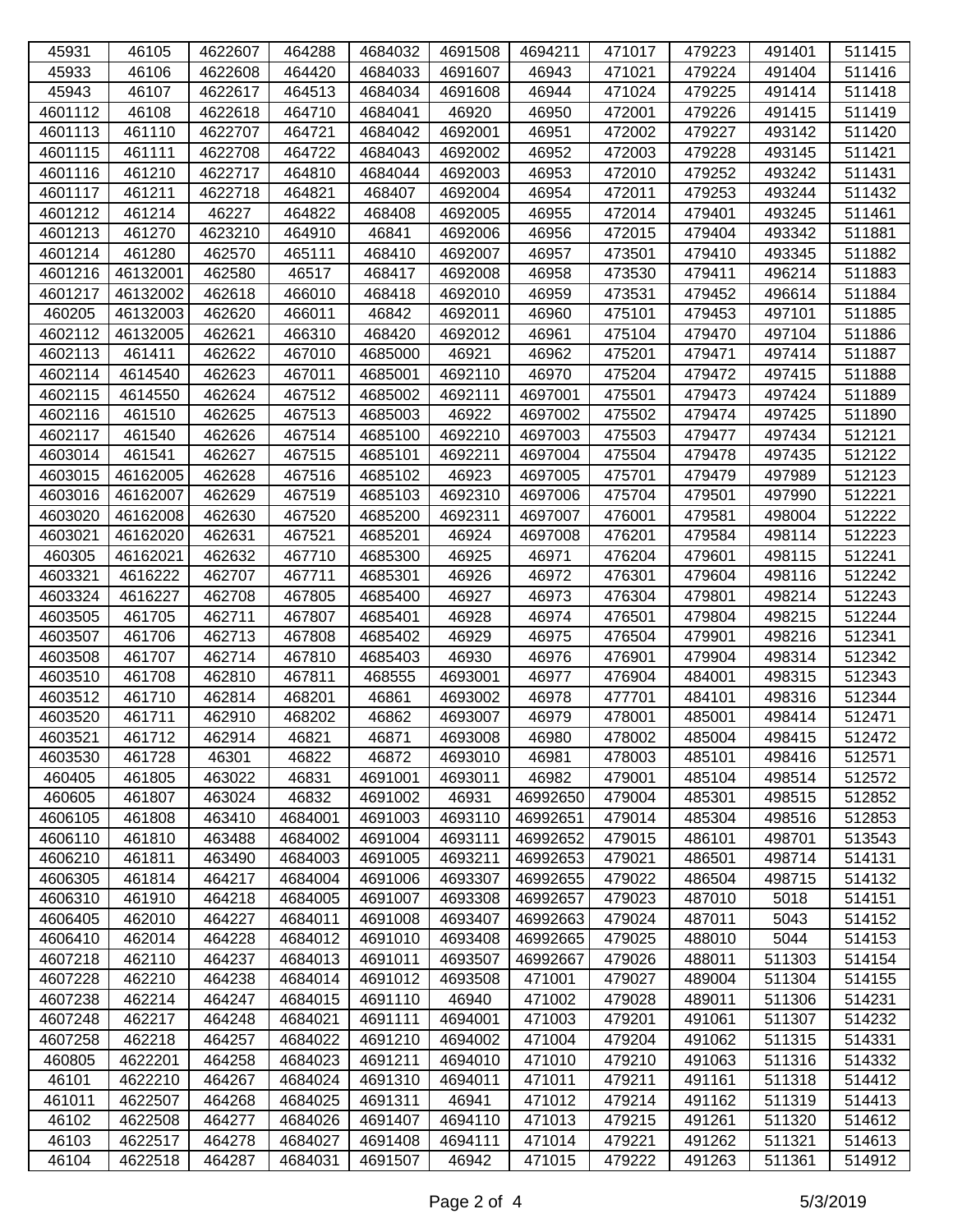| 514913 | 517214   |          |                   | 54520235   54570006   54618714   54734964   54770003 |          |          | 571360   | 6424078 | 6429729 | 6442621  |
|--------|----------|----------|-------------------|------------------------------------------------------|----------|----------|----------|---------|---------|----------|
| 514915 | 517215   | 54520236 | 54570007          | 54618715                                             | 54734965 | 54770004 | 571361   | 6424079 | 6429771 | 6442622  |
| 514916 | 517216   | 54520237 | 54570008          | 54618716 54734966                                    |          | 54770005 | 571362   | 6424081 | 6429772 | 6442623  |
| 514917 | 517217   |          | 54520238 54570009 | 54618717                                             | 54734967 | 54770006 | 571363   | 6424082 | 6429778 | 6442629  |
| 514918 | 517218   | 54520257 | 54570010          | 54720060 54734968                                    |          | 54770007 | 571364   | 6424088 | 6429779 | 6442633  |
| 514919 | 517252   | 54520258 | 54570011          | 54720061                                             | 54734969 | 54770008 | 571365   | 6424110 | 6429781 | 6442710  |
| 515171 | 517253   | 54520259 | 54570012          | 54720062                                             | 54734970 | 54780053 | 571366   | 6424111 | 6429782 | 6442711  |
| 515172 | 517352   | 54520260 | 54570013          | 54720063                                             | 54734971 | 54780054 | 571367   | 6424113 | 6429788 | 6442721  |
| 515173 | 517353   | 54520261 | 54570014          | 54720064                                             | 54734972 | 54780055 | 571368   | 6424115 | 6430121 | 6442722  |
| 515271 | 517452   | 54520262 | 54570015          | 54720065 54734977                                    |          | 54780056 | 571369   | 6424121 | 6430122 | 6442723  |
| 515272 | 517453   |          | 54520400 54570016 | 54720066 54734978                                    |          | 54780057 | 571370   | 6424130 | 6430129 | 6442729  |
| 515273 | 517741   | 54520401 | 54580216          | 54720067                                             | 54734979 | 54780058 | 571371   | 6424133 | 6430131 | 6442733  |
| 515851 | 517742   | 54520402 | 54580217          | 54720068                                             | 54734980 | 571001   | 571372   | 6424173 | 6430133 | 64428223 |
| 515852 | 517743   | 54520403 | 54580218          | 54720069                                             | 54734981 | 571002   | 571373   | 6424179 | 6430138 | 64428283 |
| 515853 | 517744   | 54520404 | 54580219          | 54720070                                             | 54734982 | 571090   | 571374   | 6424183 | 6430173 | 64428293 |
| 515911 | 517801   |          | 54520405 54580230 | 54720071                                             | 54734983 | 571092   | 571375   | 6424193 | 6430193 | 6443210  |
| 515912 | 517802   | 54520451 | 54580231          | 54720072                                             | 54734984 | 571098   | 571376   | 6424533 | 6430311 | 6443211  |
| 515913 | 517803   | 54520452 | 54580232          | 54720073                                             | 54734985 | 571099   | 571377   | 6424771 | 6430312 | 6443215  |
| 515914 | 517841   | 54520453 | 54580233          | 54720088                                             | 54734986 | 571146   | 571378   | 6424772 | 6430318 | 6443218  |
| 515915 | 517842   | 54520454 | 54580234          | 54720089                                             | 54734987 | 571147   | 571379   | 6424778 | 6430319 | 6443220  |
| 515916 | 517843   | 54520455 | 54580235          | 54720090                                             | 54734988 | 571153   | 6199     | 6424779 | 6430328 | 6443221  |
| 515951 | 517844   |          | 54520456 54580236 | 54720091                                             | 54734990 | 571154   | 6292     | 6424781 | 6430331 | 6443223  |
| 515952 | 517901   | 54520457 | 54580237          | 54720092                                             | 54734991 | 571158   | 6355     | 6424782 | 6430638 | 6443231  |
| 515953 | 517902   |          | 54520458 54590001 | 54720093                                             | 54734993 | 571159   | 6375     | 6424788 | 6430673 | 6443233  |
| 516451 | 517903   |          | 54554623 54590002 | 54720094                                             | 54734994 | 571162   | 6377     | 6425271 | 6430693 | 6443238  |
| 516452 | 517913   | 54554624 | 54590003          | 54720095                                             | 54734995 | 571176   | 6378     | 6425272 | 6430721 | 6443273  |
| 516511 | 517914   | 54554625 | 54590004          | 54720096                                             | 54734996 | 571177   | 6379     | 6425278 | 6430729 | 6443279  |
| 516512 | 517915   |          | 54554626 54590005 | 54720097                                             | 54734997 | 571179   | 6380     | 6425279 | 6431729 | 6443283  |
| 516513 | 517916   | 54554627 | 54590006          | 54720098                                             | 54734998 | 571180   | 6413     | 6425281 | 6431730 | 644329   |
| 516514 | 517917   |          | 54554628 54590007 | 54720099                                             | 54734999 | 571182   | 64100623 | 6425282 | 6431773 | 6443293  |
| 516515 | 517945   | 54554629 | 54590008          | 54720100                                             | 54735004 | 571183   | 64100723 | 6425288 | 6431929 | 644333   |
| 516516 | 517946   | 54554630 | 54618514          | 54720101                                             | 54735005 | 571185   | 64100823 | 6426621 | 6433118 | 645820   |
| 516517 | 517947   | 54554631 | 54618528          | 54720102                                             | 54735006 | 571186   | 6414110  | 6426622 | 6433129 | 645823   |
| 516518 | 518205   |          | 54554632 54618540 | 54720103 54735007                                    |          | 571260   | 6414111  | 6426628 | 6433920 | 645920   |
| 516551 | 518206   |          |                   | 54554633 54618584 54720104 54735008                  |          | 571263   | 6414121  | 6426629 | 6433921 | 645923   |
| 516552 | 518305   |          |                   | 54554634   54618585   54720105   54735009            |          | 571264   | 6414133  | 6426634 | 6433922 | 6471413  |
| 516841 | 518306   |          | 54554663 54618636 | 54720123 54740001                                    |          | 571267   | 6414173  | 6426638 | 6433923 | 6475218  |
| 516842 | 518408   |          | 54554664 54618642 | 54720124 54740002                                    |          | 571281   | 6414193  | 6426721 | 6433929 | 6475221  |
| 516843 | 518409   | 54554665 | 54618643          | 54720125                                             | 54740003 | 571287   | 6414321  | 6426722 | 6434410 | 6475222  |
| 516941 | 518501   |          | 54554669 54618645 | 54720126                                             | 54740004 | 571298   | 6414322  | 6426728 | 6434423 | 6475229  |
| 516942 | 518502   |          | 54554670 54618646 | 54734936 54740005                                    |          | 571299   | 6414324  | 6426729 | 6434429 | 82121500 |
| 516943 | 518601   |          | 54554692 54618647 | 54734940 54740006                                    |          | 571300   | 6414329  | 6426734 | 6434533 | 8217057  |
| 517111 | 518602   |          | 54554693 54618648 | 54734941 54740007                                    |          | 571301   | 6414530  | 6426738 | 644110  | 82171500 |
| 517112 | 54520215 |          | 54554694 54618667 | 54734944 54740008                                    |          | 571303   | 6414533  | 6427229 | 644111  | 82171605 |
| 517113 | 54520216 | 54554695 | 54618681          | 54734945 54740009                                    |          | 571323   | 6414573  | 6428551 | 644121  | 82171619 |
| 517114 | 54520217 |          | 54554696 54618703 | 54734953                                             | 54740010 | 571325   | 6414593  | 6428554 | 644133  | 82171620 |
| 517115 | 54520218 |          | 54554697 54618704 | 54734954 54740011                                    |          | 571326   | 6415533  | 6428555 | 6441532 | 82171621 |
| 517116 | 54520219 |          | 54554698 54618705 | 54734955 54740012                                    |          | 571328   | 6416421  | 6428651 | 6441534 | 82171622 |
| 517117 | 54520220 |          |                   | 54554699   54618706   54734956   54740013            |          | 571329   | 6416424  | 6429020 | 6441535 | 82171736 |
| 517118 | 54520221 |          | 54554700 54618707 | 54734957 54740014                                    |          | 571331   | 6416425  | 6429221 | 6441536 | 82171749 |
| 517152 | 54520224 | 54554701 | 54618708          | 54734958                                             | 54740015 | 571340   | 6416521  | 6429222 | 6441537 | 82171751 |
| 517153 | 54520225 | 54554702 | 54618709          | 54734959                                             | 54740016 | 571341   | 6416524  | 6429710 | 6441538 | 82171911 |
| 517154 | 54520226 |          | 54554703 54618710 | 54734960                                             | 54740017 | 571342   | 6416525  | 6429711 | 644179  | 82171912 |
| 517211 | 54520227 |          | 54554704 54618711 | 54734961                                             | 54740031 | 571343   | 6420320  | 6429715 | 644183  | 82171914 |
| 517212 | 54520233 |          | 54554705 54618712 | 54734962 54770001                                    |          | 571344   | 6424071  | 6429722 | 6442610 | 82171921 |
|        |          |          |                   |                                                      |          |          |          |         |         |          |